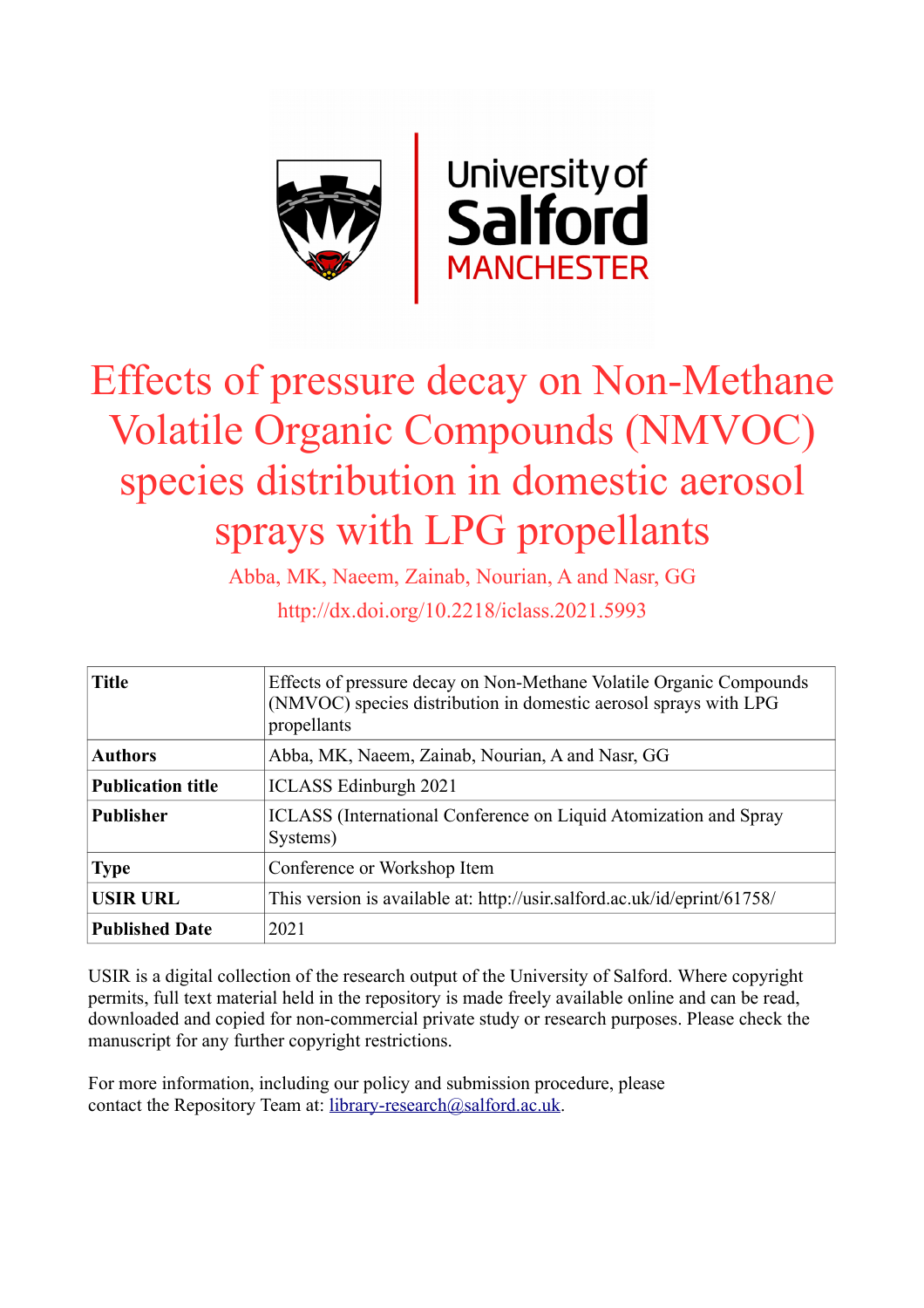# **Effects of pressure decay on Non-Methane Volatile Organic Compounds (NMVOC) species distribution in domestic aerosol sprays with LPG propellants.**

Muhammad Kabir Abba\*1, Zainab Naeem<sup>1</sup>, Amir Nourian<sup>1</sup>, Ghasem Ghavami Nasr,<sup>1</sup> <sup>1</sup>Spray Research Group (SRG), School of Science Engineering and Environment (SEE), University of Salford, Manchester, UK. \*Corresponding author email: [m.k.abba1@salford.ac.uk](mailto:m.k.abba1@salford.ac.uk)

## **Abstract**

Conventional aerosols sprays contain different Volatile Organic Compounds (VOC). These organic compounds have different properties and can have detrimental impact on air quality. This study investigated the spray performance and variation of the types of Non-Methane VOCs (NMVOCs) expelled over the life of pressurised aerosol spray can. Three types of aerosol sprays – hair sprays, deodorants, and antiperspirants were selected from the solventbased cosmetic products. Mass Ratio (MR) of solvent (ethanol) to propellant (LPG) for all the products was analysed at pressure decay sequences of 4, 3, 2, and 1.5 bar. It was found that the MR in hair sprays expelled was significantly higher than that of antiperspirants and body sprays by 53% and 54% respectively at 4 bar. As the pressure depleted, however, the antiperspirant and body sprays' MR decreased while that of the hair spray increased. At the lower pressures (2 bar), the hair spray had the highest MR and antiperspirant had the lowest. This finding is important in evaluating the performance of the delivery pathways of aerosol spray products and will provide insight into the effective design of atomisers with alternative "green" propellants like compressed air replacing LPG as the primary propellant in spray products.

## **Keywords**

NMVOC, Solvent, Species Distribution, Pressure Decay, Propellant

#### **Introduction**

Aerosol spray is a dispensing system which creates mist of liquid or fine solids. This is achieved through the pressurisation of the active ingredient in the containing vessel using a gas [1]. The pressurising gas is called the propellant. About 80% of aerosol dispensers use Liquefied Petroleum Gas (LPG) as propellant [2]. These aerosol spray cans contain different components which are Non-Methane Volatile Organic Compounds (NMVOC) which have recently been shown to have impact on air quality, health, and environment [3]. A typical pressurised aerosol spray can is shown in Figure 1.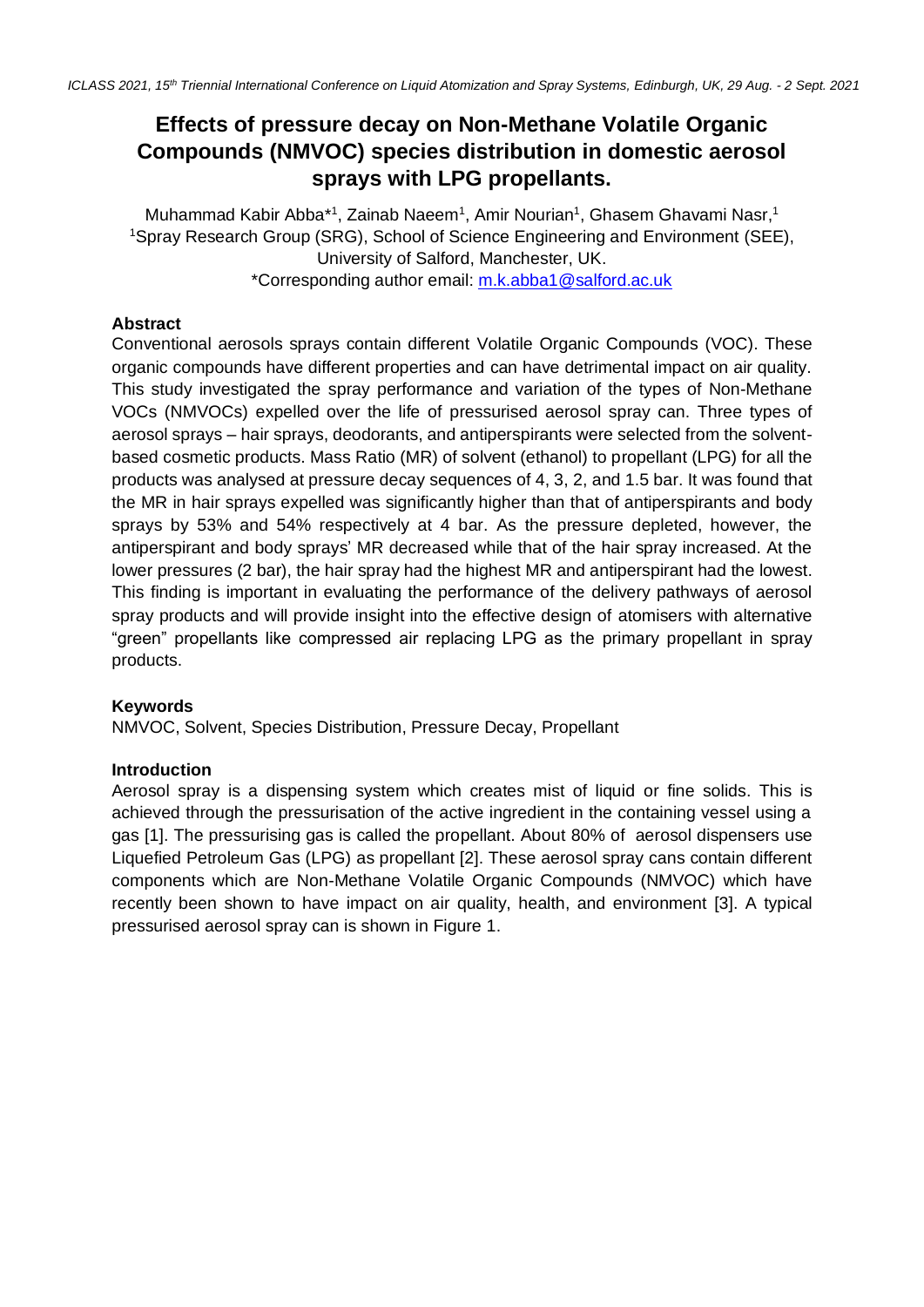*ICLASS 2021, 15 th Triennial International Conference on Liquid Atomization and Spray Systems, Edinburgh, UK, 29 Aug. - 2 Sept. 2021*



**Figure 1.** Schematics of a typical pressurised aerosol spray can [4]

Aerosol sprays are utilised in a wide variety of applications and the major reason is the ease with which it is operated and its low cost as there is no need for any additional equipment [5]. Domestic aerosol sprays make up about 70% of the global annual production [4] which includes household and personal care products. Aerosol sprays extend into other areas of application such as lubrications and paints which contain several other harmful NMVOCs.

The evolution and adoption of current LPG propellant stem from the ban of Chlorofluorocarbons (CFC) following the Montreal Protocol of 1987. However, a newer call for decarbonisation is on the rise and industry giants are taking the necessary steps towards the revolutionary Net-Zero drive by 2050. This includes the aerosol industry's replacement of LPG propellant with environmentally friendly, "clean", alternatives such as Nitrogen or compressed air. This changeover, however, will not be as straight forward as the switch from CFCs to LPG given that CFC and LPG have similar thermodynamic properties. The major advantage is the "flashing" property of CFC and LPG which is desirable especially in personal care spray products category. For "clean" inert gas as propellant in pressurised aerosols, that "flashing" property is absent and thus higher energy is required for atomisation of the liquid. Following this, the spray distribution and dispensation will certainly not be these same as that of the LPG. Therefore, research is ongoing to improve the dynamics of the "clean" compressed air in pressurised aerosols and make the switch from LPG without compromising efficiency.

Several works have been carried out to evaluate the spray performance of the pressurised aerosol sprays. Nourian et al. [6][7][8] compared the spray performance between compressed air and LPG propellants in pressurised aerosols cans. They presented novel valve designs that will improve the efficiency of compressed air propelled aerosol products in terms of fluid type and spray duration. The pressure consistency of LPG propellant (see Figure 2) was showcased which was associated with droplet size consistency during application unlike the variation in droplet sizes as in the case of compressed air. Furthermore, the identification, distribution, and impact of the NMVOCs contained in conventional aerosol sprays is essential and will highlight the dominance of the most active component in the propellant. It proceeds to enable the detection of the species that would have profound impact on the atomisation of the bulk products based on viscosity, density, and any other property that affects atomisation. Quantification, thus, will provide an overview of the magnitude of potentially hazardous emissions from the use of pressurised aerosols containing NMVOCs. It has been reported [4] that personal care products category, specifically body sprays, contains 93.7wt% NMVOCs with more than 60wt% coming from the propellants alone (LPG). Therefore, the replacement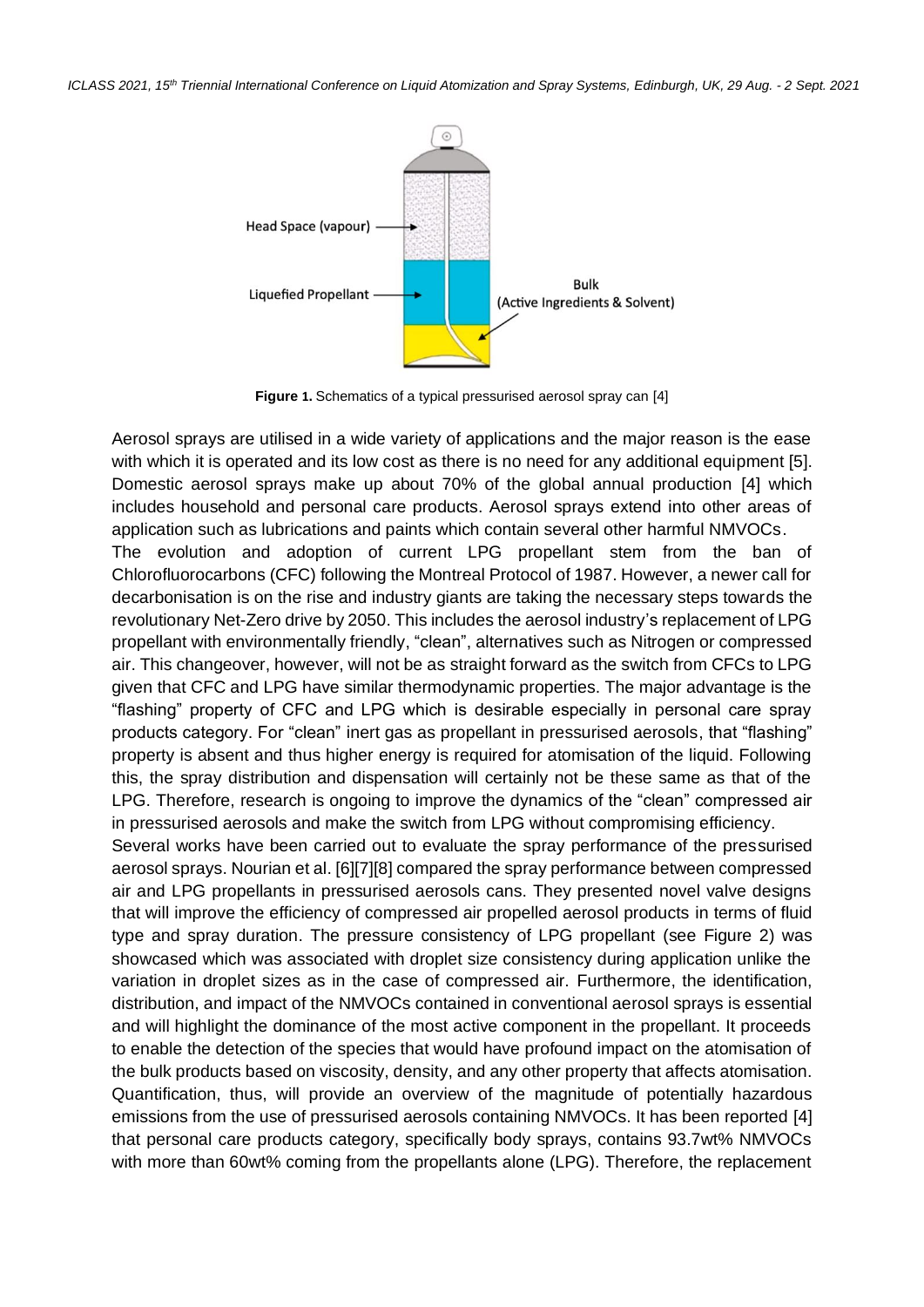of the LPG propellant with clean alternative such as nitrogen or compressed air will undoubtedly reduce the emissions from household products by a staggering 60%.



**Figure 2.** Pressure depletion comparison for a typical aerosol spray with LPG and Nitrogen propellants [7]

Focus has always been on the droplet sizes with respect to pressure decline during the life of the pressurised can. Another important aspect of spray characterisation is the type of specie expelled with respect to other parameters such as pressure decline. This overarching question can be asked; *Does pressure affect the species distribution upon application*? Another important approach to this question is the relationship between the propellant and the bulk of the products in the pressurised can which contains the solvent. It is a well-known fact that the consistency of spray in LPG propelled aerosol products is unmatched (as seen in Figure 2 and thus the product distribution is even throughout the duration of the spray. To this end, the interplay between the pressure and species distribution will be investigated. Studies of this type are very important in the drive to replace LPG with clean alternatives. They will provide an understanding of the mechanics involved during to the application and help improve the current technology for efficient deployment of the technology in order to achieve the Net-zero future.

#### **Material and Methods**

For this study, off the shelve personal care (cosmetics) spray products were utilised. The female targeted products consisting of body sprays, antiperspirants, and hair sprays were selected because of the adoption of consistency and are more widely used than the male targeted. To highlight the consistency of the methodology and experimental setup, three (3) cans of each type of cosmetic spray can were employed. Table 1 shows the selection of the female targeted cosmetic spray products.

| Cosmetic          | <b>Sizes</b>      | Gross      | No. of      |
|-------------------|-------------------|------------|-------------|
| products          | (m <sub>l</sub> ) | Mass $(g)$ | Cans tested |
| <b>Body Spray</b> | 75                | 67.5       | З           |
| Antiperspirant    | 150               | 124.3      | 3           |
| <b>Hair Spray</b> | 100               | 95.3       | З           |

**Table 1** – Selected female targeted aerosol sprays.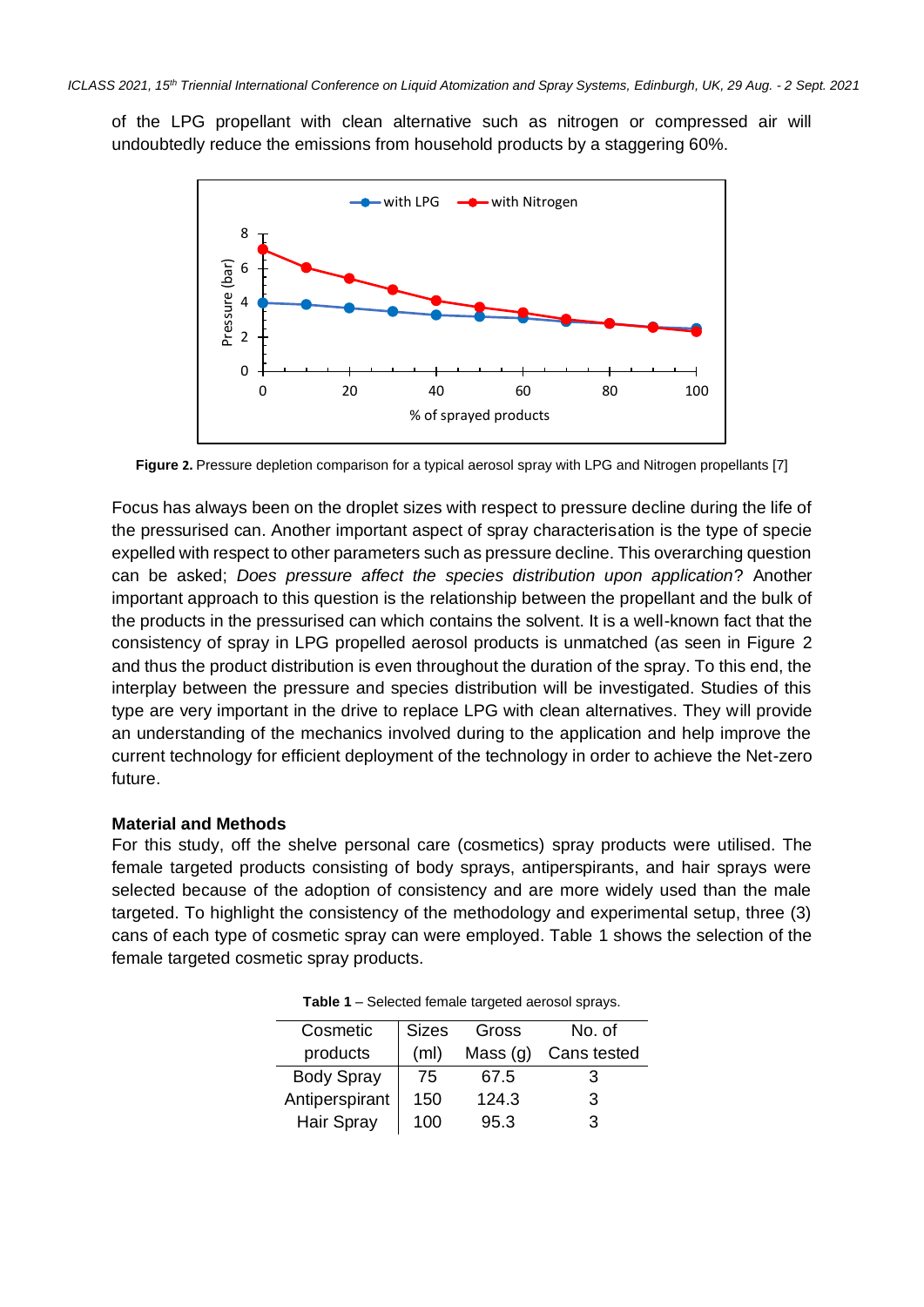The experimental setup consists of a graduated glass measuring cylinder which was used as the sampling chamber, two high accuracy mass balances for measuring solvent and product masses, a Gas Chromatograph (6890N) and Mass Spectrometer (5873N) from Agilent UK for analysis, and a computer for pre- and post-processing. Details of the method and procedures are detailed elsewhere in our previous work [4]. The only distinguishing feature between this work and our previous work is the intermittent pressure measurement. Here, the pressures in the can were measured using a GE pressure digital transducer (0.01%). Before each spray, the can pressure was measured by placing the transducer on the can and depressed to get a reading, taking care not to spill the contents. The pressure was then recorded and the aerosol was then sprayed into the sampling chamber for the analysis using a developed method in the GCMS. As the graduated sampling chamber is airtight, the sprayed aerosol pressurises the chamber and elevates the pressure to about 2-3 atm (as the spray duration into the chamber remains 5 seconds). At this pressure, condensation of the effluent from the aerosol occurs. Thus, the mass and volume of the liquid components can then be measured and recorded, against the GCMS analysed vapour components. This step was carried out until the aerosol can is emptied into the chamber. The setup is shown in Figure 3.



**Figure 3.** Schematics of the experimental set up

#### **Results and Discussion**

#### *Evaluation of Solvent to Propellant Mass Ratio (MR)*

The MR shows the interplay between the solvent and propellant masses as they are expelled from the pressurised spray can. This is highly dependent on the pressure of atomisation of the solvent by the propellant which dictates the droplet sizes and other spray characteristics. Atomisation is the process of breaking up bulk liquids into droplets. The mass ratio is evaluated using Equation (1).

$$
MR = \frac{Mass\ of\ Southern\ (g)}{Mass\ of\ propellant\ (g)} = \frac{M_s}{M_P}
$$
 (1)

At each stage of the pressure decline, the flowrates, and the masses of solvent and propellant dispelled were measured and used to evaluate the MR for all the tested aerosol products. Figure 4 shows the mass flowrates of each pressurised can as the pressure declines. There was a degree of consistency in the mass flowrates especially for the body spray and the antiperspirants. This can be attributed to the fill ratio of the products which is the amount of the bulk to that of propellant during filling process. The higher the fill ratio the lower the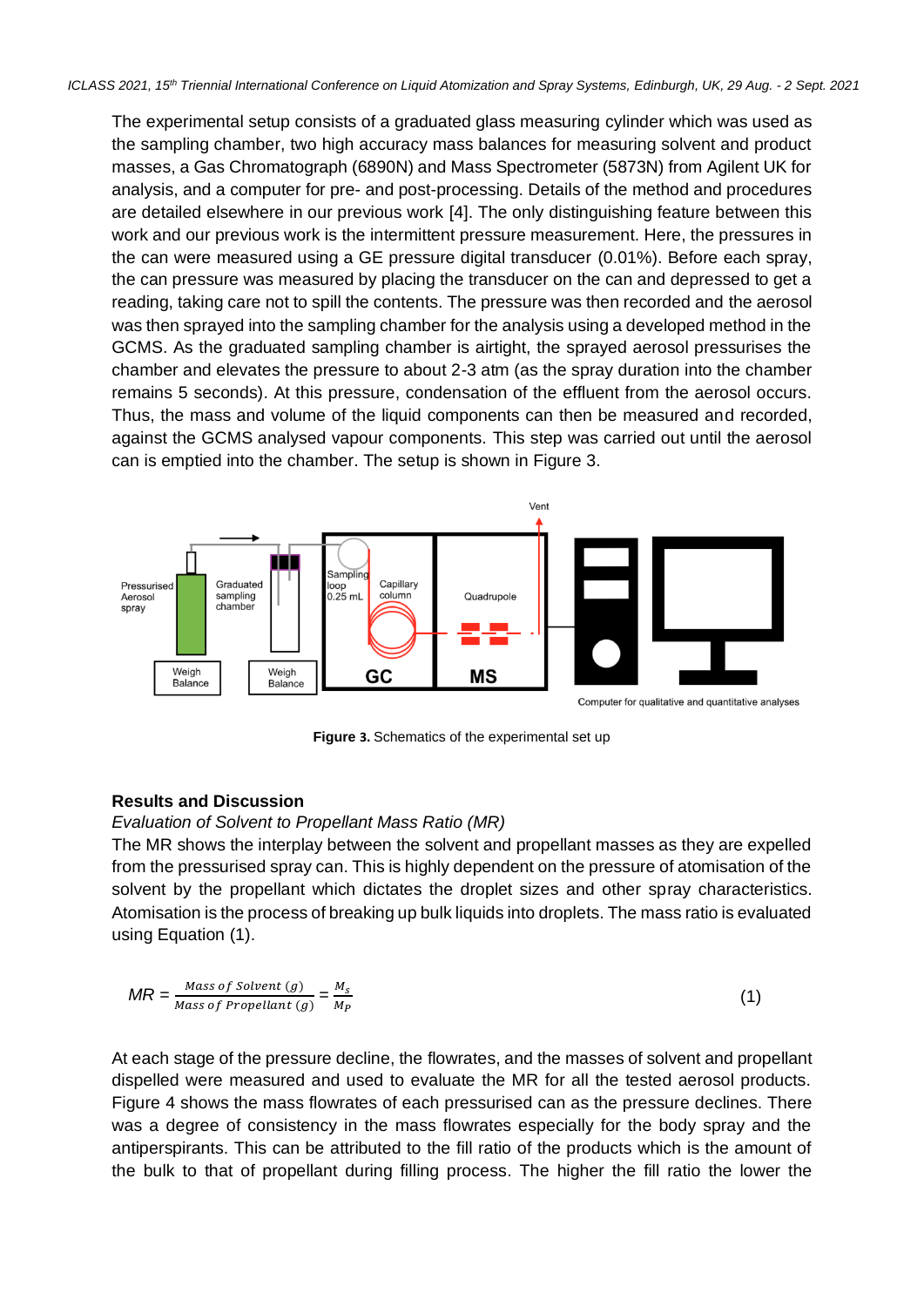consistency of the flow rate as it will require additional energy to convey the usually heavier constituents of the can by the lower density propellant. Another factor that may affect the consistency of the spray is the viscosity of the bulk component [9]. Conversely, the hair spray contains polymers and holding agents which may increase the viscosity of the bulk. This may explain the inconsistency of the flowrate as the pressure declined upon application in Figure 4 for Hair Spray.



**Figure 4.** Mass flowrate vs pressure depletion for all the test cans

Figure 5 shows the MR for all the cans tested. The MR in body spray showed that at the onset of the spray (4 bar), the amount of solvent is lower than the propellant. As the pressure declined, the solvent amount in the spray also declined till at about 2 bar pressure. The solvent amount then began to gradually increase until the can equilibrated with the atmospheric pressure. Once that happened, the dispensing system stopped as there was no pressure difference between the pressurised can and ambient pressure. Similar trend was observed in the antiperspirant experiment albeit having higher magnitude of flowrate and significantly lower MR compared to the body spray counterpart. This can still be credited to the lower masses of solvent compared to the propellant as highlighted by Nourian et al [4] and variation in the fill ratio of the antiperspirant and as such will have higher mobility.

Interestingly, the MR of the hair spray is exhibiting an outlier trend in that it deviated expansively from those of the body spray and antiperspirant. The MR increased as the pressure declined and was highest at 2 bar pressure before rapidly declining at 1.5 bar. This means the most bulk product was dispensed in the middle of the life of the aerosol spray. In Figure 4 and 5, at 2 bar pressure, the mass flowrate was lowest, and the MR was highest at this point for hair spray. This can be explained by the fact that the almost 2 times the mass of the propellant was expelled from the can as lower pressures from the opening 4 bar pressure. This was characterised by streaking of the product as it approached empty can mark. It alludes that the energy required to expel more product has waned significantly and the atomisation did not produce fine sprays upon depressing the actuator. Another observation is that, throughout the experiment of the hair spray, the MR was above 1 MR, signifying that more solvent is expelled compared to the propellant. This design might be because of the application of the product given it needs to cover larger surface area.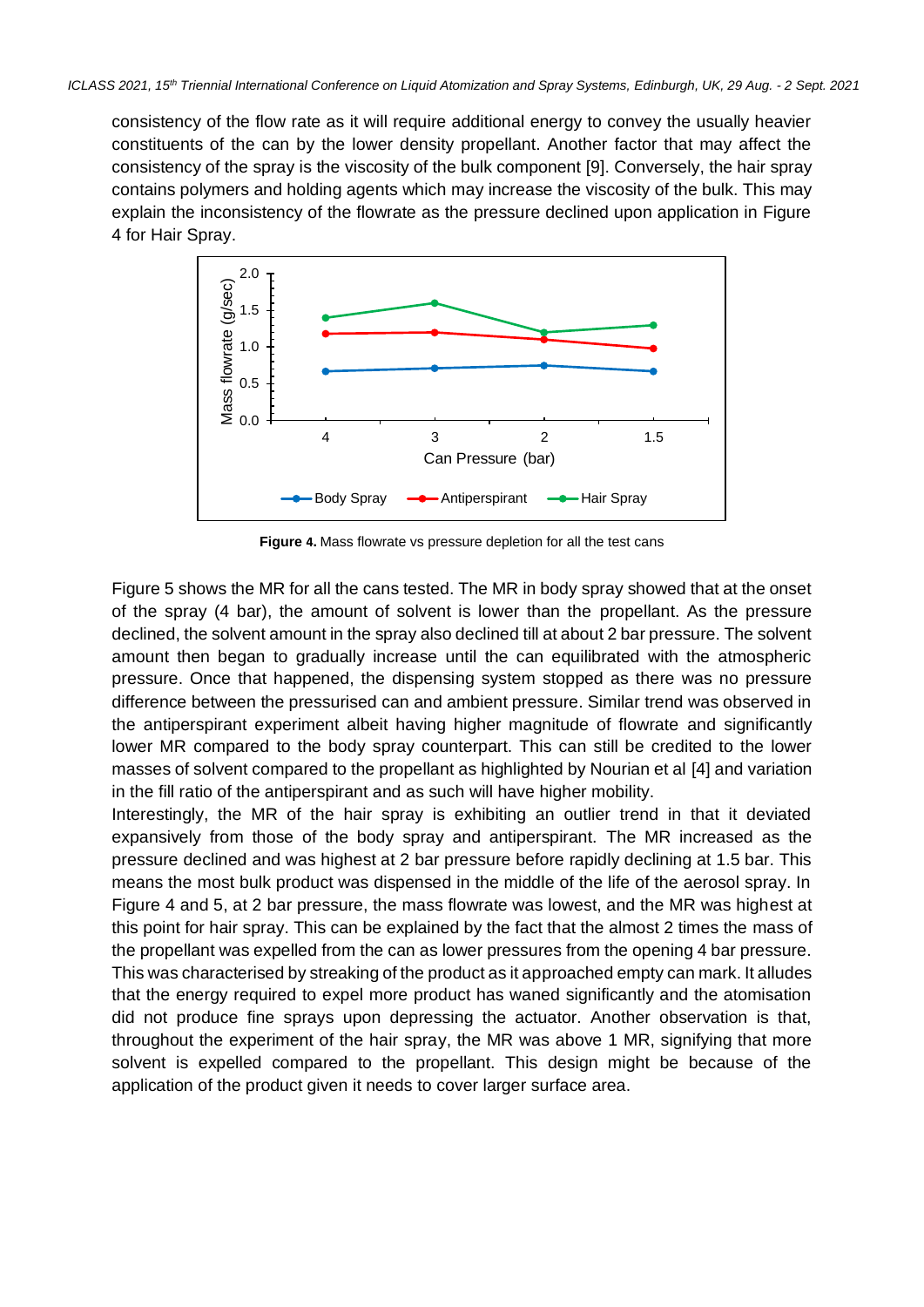

**Figure 5.** Relationship between Mass Ratio (MR) and the pressure depletion for tested cans

This approach for spray performance evaluation will help determine the NMVOC species distribution during application of the products. Thus, the analysis of the atomised products to show the distribution of the species as pressure declines with use will provide additional layer to the performance evaluation.

#### *Species distribution evaluation with respect to pressure decline*

Using the developed method in the GCMS, a careful analytical analysis of the constituents of the spray was performed. This enabled the identification and quantification of the NMVOCs in the atomised products of the aerosols. Figure 6 shows the distribution of the body spray.



**Figure 6.** NMVOC species distribution as a function of pressure depletion for body spray

The distribution shows that as pressure decreases, the heavier gaseous components decrease as seen in the n-butane stack. Ethanol was identified as the primary solvent in the body spray and as expected, the trend followed the same trend as the MR for body spray where the mass of the ethanol was significant at the onset of the spray and then decreased as pressure declined and then increases near the empty mark of the pressurised can. In Figure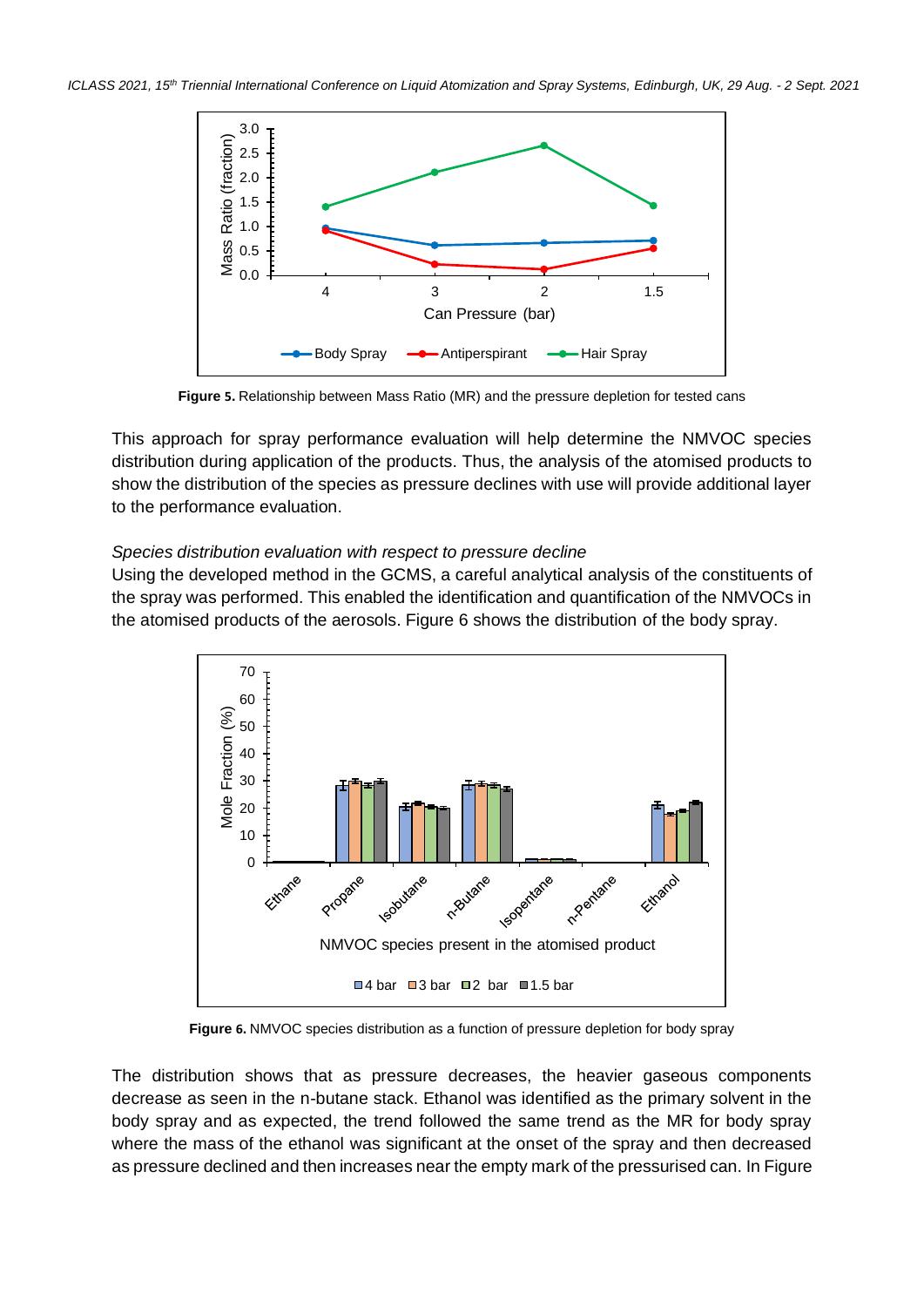7, there was noticeably no ethanol present in the product distribution. The propellant served as both solvent and propellant in the design as it contains drying agents which takes advantage of the flash vaporisation of the LPG for effectiveness. Propane was predominant and appeared to increase with decrease in pressure. Other components, like butane and its isomer, isobutane, also followed the same trends. Figure 8 shows the hair spray distribution which is similar to the body spray. Only difference is higher ethanol content than body spray and can be explained by reasons given in the MR section discussion.



**Figure 7.** NMVOC species distribution as a function of pressure depletion for antiperspirant



**Figure 8.** NMVOC species distribution as a function of pressure depletion for hair spray

#### **Conclusions**

A demonstration of the spray performance of conventional pressurised spray product was carried out using the Mass Ratio (MR) approach. Hair spray showed higher MR than